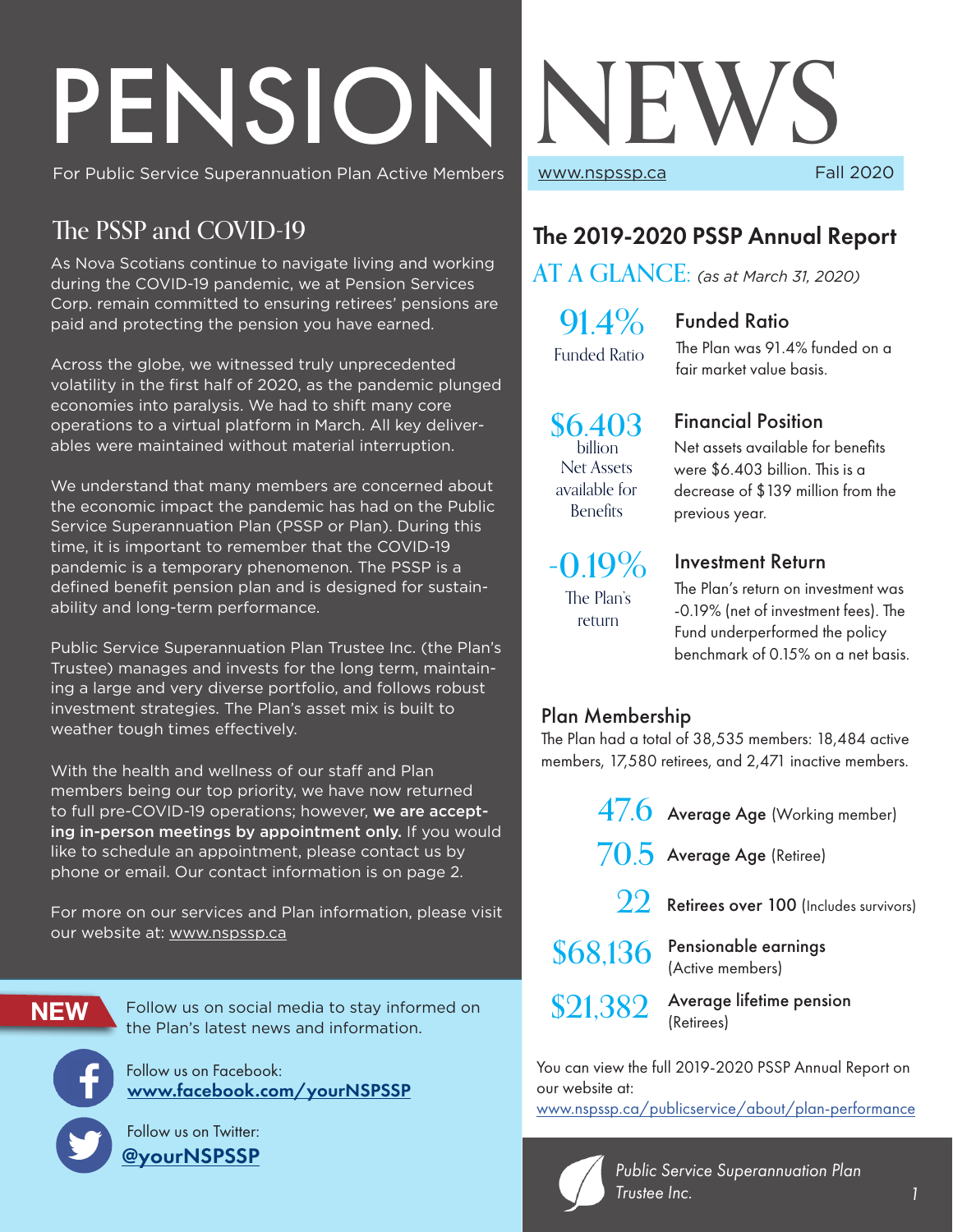# Update Regarding CPP **Enhancements**

The federal government introduced enhancements to the Canada Pension Plan (CPP) in 2016. These enhancements commenced being phased in on January 1, 2019, and that process will continue until 2025.

As you are aware, PSSP pension benefits are integrated with those payable under the CPP.

The Plan's Trustee has been studying the CPP changes and their impact on the integration of PSSP and CPP benefits. A discussion paper has been posted on our website at:

www.nspssp.ca/publicservice/about/pssptireviews/cpp-discussion-paper

The Plan's Trustee anticipates deciding, sometime in the first half of 2021, whether adjustments should be made to the PSSP in response to the CPP changes. That decision will be communicated when made.

# The PSSP Member Guide

The PSSP Member Guide summarizes important information about your pension plan and offers some quick highlights on what you should know.

It is designed to help provide you with a better understanding of the PSSP and how it will provide you with a lifetime pension benefit when you retire.







# Thinking about retiring?

The following are helpful retirement planning tips:

#### You need to apply for your pension

One of the most important things to remember about your pension is that you must apply for it. If you are eligible and plan to retire, you must submit your notice of retirement to your manager or Human Resources representative. We recommend that you apply three months in advance of your planned retirement date.

#### Complete a Retirement Application Package

A Retirement Application Package includes:

- An application for a service pension
- A Member Information Form
- Income Tax forms
- Direct Deposit Form

You also must provide copies of the following:

- Your birth certificate or passport
- Your spouse's birth certificate or passport, if applicable
- Marriage certificate or domestic partnership certificate, if applicable

Retirement Application Packages are available online at: www.nspssp.ca/publicservice/members/mid-career/planning-retirement. It is important that you complete and sign all forms in the application package.

#### Pre-retirement Seminars

Pre-retirement seminars are offered throughout the year and are designed to help Plan members better understand their pension benefit and prepare for retirement. If you would like to attend a pre-retirement seminar, please contact your Human Resources Representative for information on how to do so.

You can view our pre-retirement seminar presentation and other information on Retirement Planning on our website at: www.nspssp.ca/publicservice/members/mid-career/planning-retirement